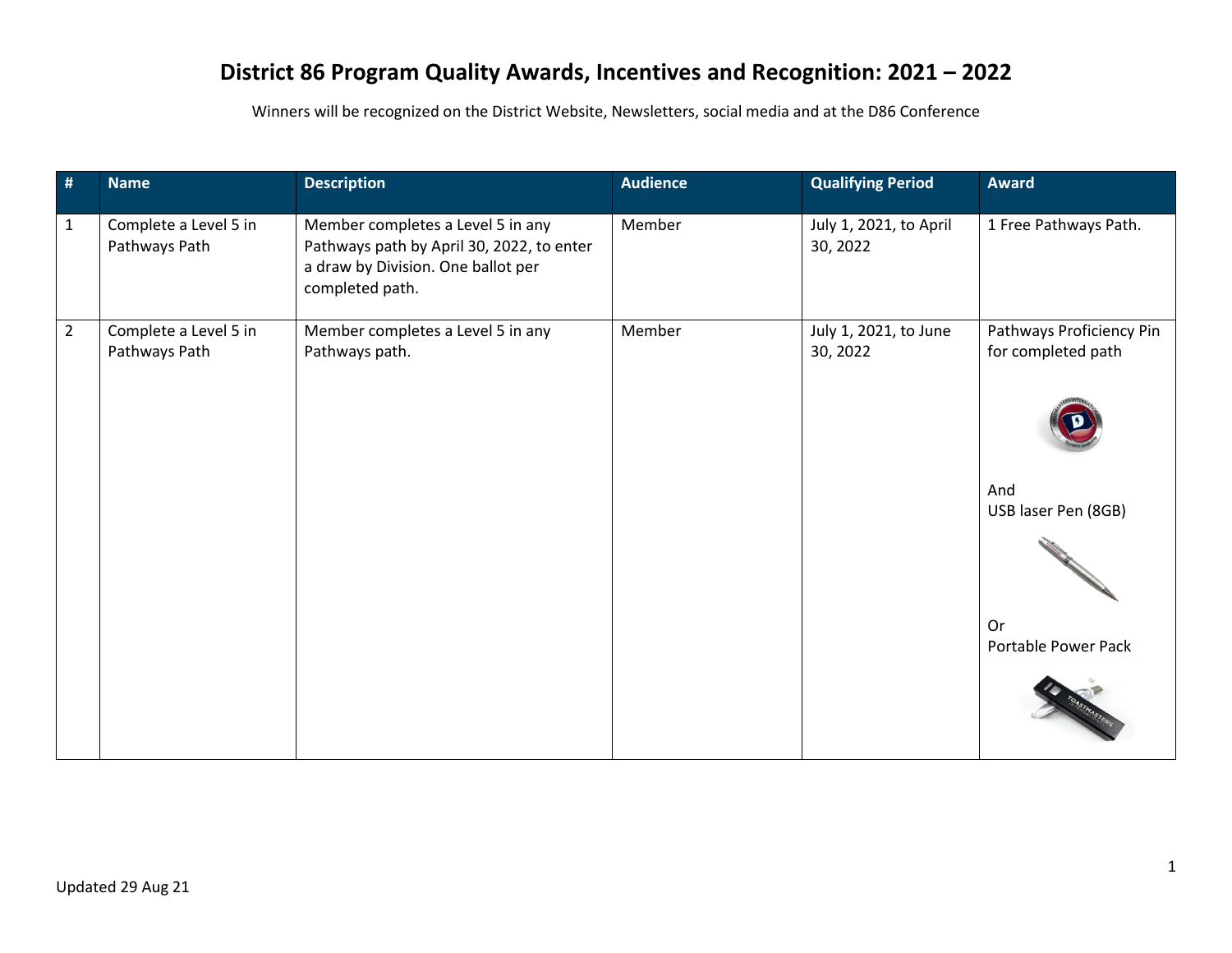| $\overline{3}$ | Distinguished<br><b>Toastmaster Award</b>              | Earn a Distinguished Toastmaster Award<br>(DTM).                                                                                                                                         | Member              | July 1, 2021, to June<br>30, 2022          | And<br>World Map Rollerball Pen<br>Or<br><b>Executive Calculator</b><br>Padfolio |
|----------------|--------------------------------------------------------|------------------------------------------------------------------------------------------------------------------------------------------------------------------------------------------|---------------------|--------------------------------------------|----------------------------------------------------------------------------------|
| $\overline{4}$ | <b>Triple Crown</b>                                    | Members who earn 3 or more educational                                                                                                                                                   | Member              | July 1, 2021, to June                      | <b>Triple Crown</b>                                                              |
|                |                                                        | awards (Level 3, 4 or 5) between July 1,<br>2021, and June 30, 2022.<br>1 Triple Crown Pin per Toastmaster year.                                                                         |                     | 30, 2022                                   |                                                                                  |
| 5              | Club Member completes<br>a Level 5 in Pathways<br>Path | Support club members achieving<br>completing a Level 5 in any Pathways path<br>by April 30, 2022, to enter a draw by<br>Division.<br>One ballot for every completed path, per<br>member. | <b>VP Education</b> | July 1, 2021, to April<br>30, 2022         | 1 Free Pathways Path.                                                            |
| 6              | Moments of Truth                                       | Conduct a Moments of Truth and<br>implement 2 top priority items. Share the                                                                                                              | Club                | September 1, 2021, to<br>December 31, 2021 | \$20.00 TI Gift Certificate                                                      |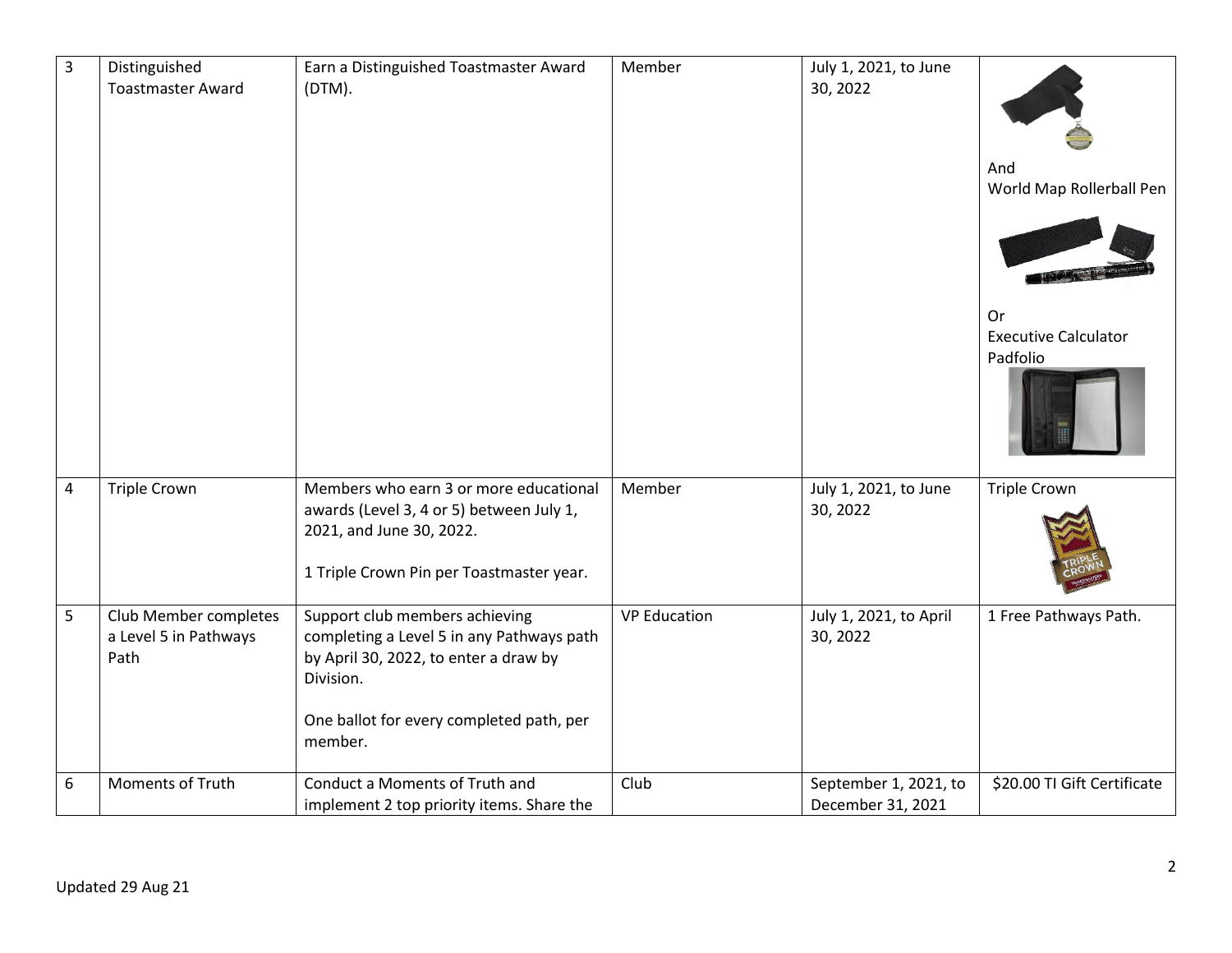|                |                                            | results and outcomes with the <b>Program</b><br><b>Quality Director.</b> |      |                                          |                                                               |
|----------------|--------------------------------------------|--------------------------------------------------------------------------|------|------------------------------------------|---------------------------------------------------------------|
| $\overline{7}$ | <b>Distinguished Club Status</b>           | Club achieves Distinguished Club status.                                 | Club | November 1, 2021, to<br>January 31, 2022 | \$50.00 TI Gift Certificate,<br>plus a Silver Star Award      |
| 8              | Select Distinguished Club<br>Status        | Club achieves Select Distinguished Club<br>status.                       | Club | November 1, 2021, to<br>January 31, 2022 | \$75.00 TI Gift Certificate<br>plus a Gold Star Award         |
| 9              | President's Distinguished<br>Club Status   | Club achieves President's Distinguished<br>Club status.                  | Club | November 1, 2021, to<br>January 31, 2022 | \$100.00 TI Gift Certificate<br>plus a Shooting Star<br>Award |
| 10             | <b>Distinguished Club Status</b>           | Club achieves Distinguished Club status.                                 | Club | February 1, 2022, to<br>April 15, 2022   | \$50.00 TI Gift Certificate                                   |
| 11             | Select Distinguished Club<br><b>Status</b> | Club achieves Select Distinguished Club<br>status.                       | Club | February 1, 2022, to<br>April 15, 2022   | \$75.00 TI Gift Certificate                                   |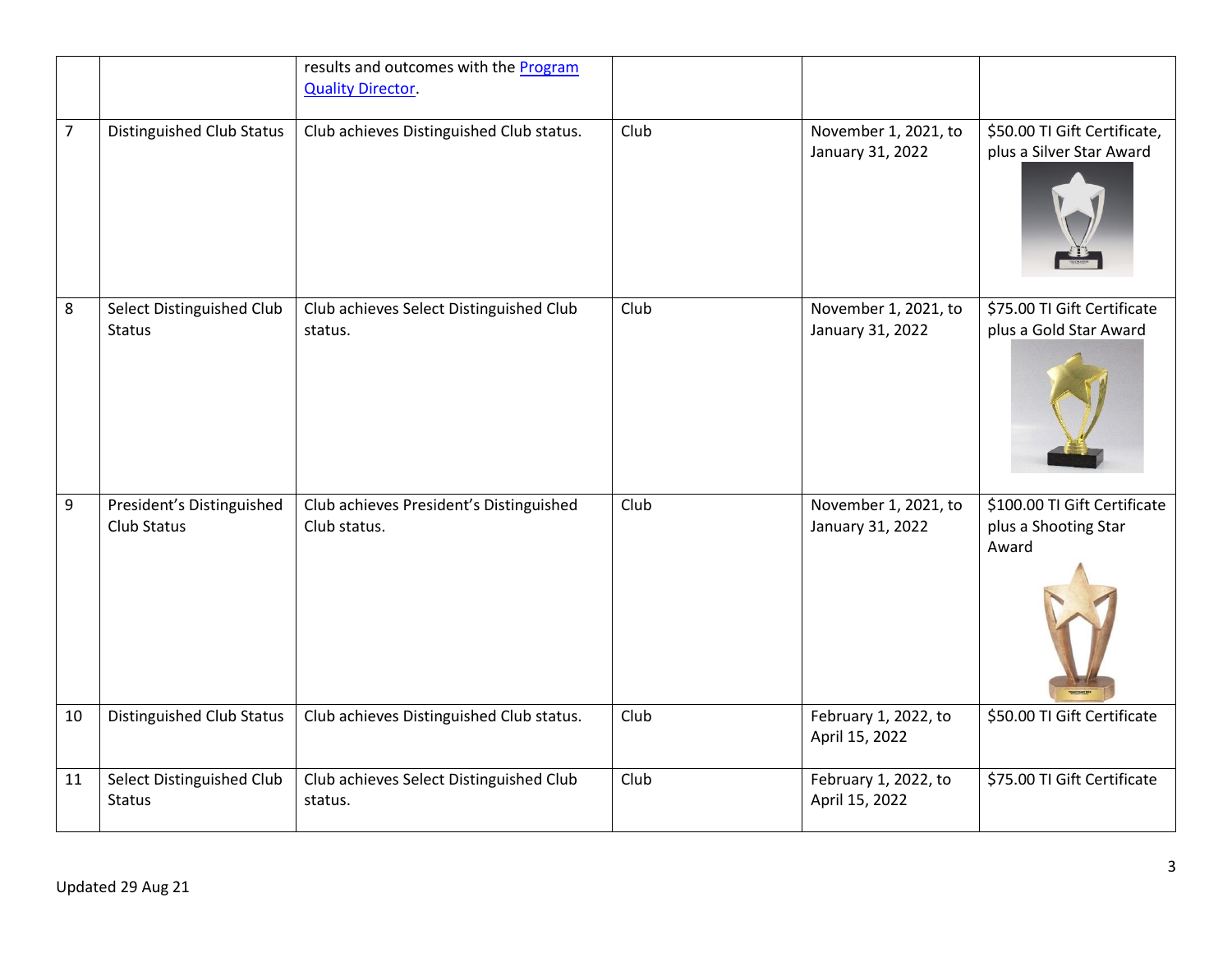| 12 | President's Distinguished<br>Club Status       | Club achieves President's Distinguished<br>Club status.                                                                                                                                                                                                                                                            | Club          | February 1, 2022, to<br>April 15, 2022                                                                                                                                | \$100.00 TI Gift Certificate                                                                                            |
|----|------------------------------------------------|--------------------------------------------------------------------------------------------------------------------------------------------------------------------------------------------------------------------------------------------------------------------------------------------------------------------|---------------|-----------------------------------------------------------------------------------------------------------------------------------------------------------------------|-------------------------------------------------------------------------------------------------------------------------|
| 13 | On Time Administration -<br><b>DCP 10</b>      | Club achieves DCP #10 (2021-2022 Club<br>Officer list submitted on time and a<br>minimum of 8 membership renewals paid<br>to TI).<br>Submit screenshot of Club Roster from<br>Club Central showing date and time at<br>WHQ and membership renewals to<br><b>Program Quality Director by September</b><br>17, 2021. | Club          | July 1, 2021-<br>September 17, 2021.                                                                                                                                  | \$10.00 TI Gift Certificate                                                                                             |
| 14 | 4 of 7 Club Officers<br>Trained in Phase 1 & 2 | A club has a minimum of 4 Club Officers<br>trained in Phase 1 and 2.                                                                                                                                                                                                                                               | Club          | Club Officer Training<br>Phase 1 June 1 to<br>August 31, 2021.<br>And<br><b>Club Officer Training</b><br>Phase 2 November 1,<br>2021, to February 28,<br>2022.        | \$10.00 TI Gift Certificate                                                                                             |
| 15 | 7 of 7 Club Officers<br>Trained in Phase 1 & 2 | All 7 Club Officers trained in Phase 1 and 2.                                                                                                                                                                                                                                                                      | Club Officers | <b>Club Officer Training</b><br>Phase 1 June 1 to<br>August 31, 2021.<br>And<br><b>Club Officer Training</b><br>Phase 2 November 1,<br>2021, to February 28,<br>2022. | Each Club Officer selects<br>from these awards:<br>\$10 TI Gift Certificate<br>Or<br>Club Officer Pin for their<br>role |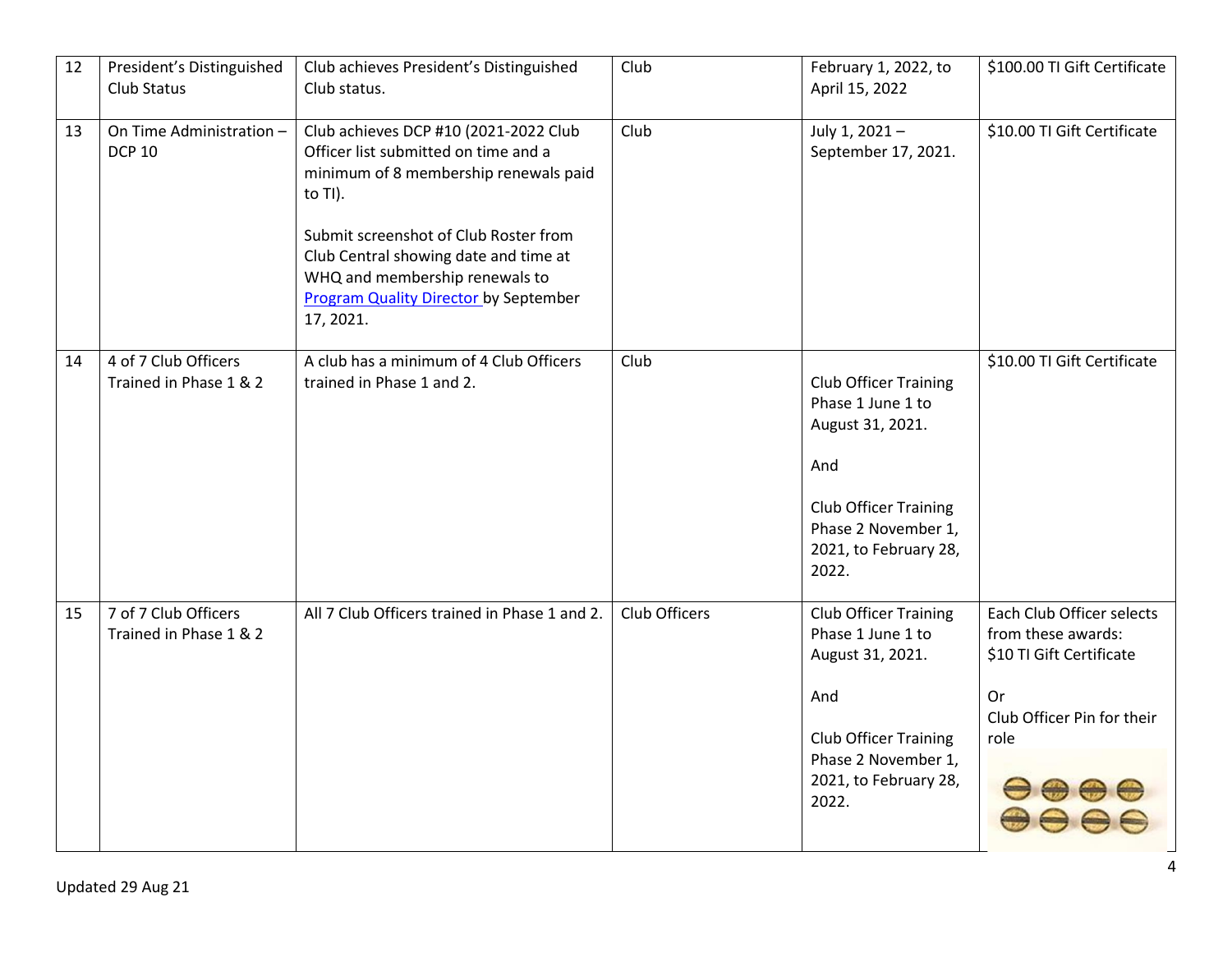|    |                                               |                                                                                                                                                                                                                |               |                                  | Or<br><b>Insulated Travel Mug</b>                                                                        |
|----|-----------------------------------------------|----------------------------------------------------------------------------------------------------------------------------------------------------------------------------------------------------------------|---------------|----------------------------------|----------------------------------------------------------------------------------------------------------|
|    |                                               |                                                                                                                                                                                                                |               |                                  |                                                                                                          |
|    |                                               |                                                                                                                                                                                                                |               |                                  | 0r<br><b>Glass Mug (Smedley</b>                                                                          |
|    |                                               |                                                                                                                                                                                                                |               |                                  | Quote)                                                                                                   |
|    |                                               |                                                                                                                                                                                                                |               |                                  |                                                                                                          |
| 16 | Pathways Level 1 and<br>Level 2 Club Adoption | All members in a club complete Pathways<br>Level 1 and/or Level 2 of any path<br>between July 1, 2021, and March 31, 2022.                                                                                     | Club          | July 1, 2021 - March<br>31, 2022 | Achieving clubs are<br>entered into a draw by<br>their division to win a<br>\$50.00 TI Gift Certificate. |
| 17 | Area Director Council<br>Meeting              | Conduct a minimum of 4 Area Council<br>Meetings between July 1, 2021, and May<br>31, 2022, to enter a draw by Division.<br>Email meeting minutes to Program Quality<br>Director within 2 weeks of the meeting. | Area Director | July 1, 2021, to May<br>31, 2022 | \$25.00 TI Gift Certificate                                                                              |
| 18 | Area Director Official<br>Visit Report        | Visit every club in your area and submit<br>your official Area Director report to TI by<br>October 15, 2021.                                                                                                   | Area Director | Round 1 Area Director<br>Reports | \$10.00 TI Gift Certificate                                                                              |
| 19 | Area Director Official<br>Visit Report        | Visit every club in your area and submit<br>official Area Director report to TI by March<br>18, 2022.                                                                                                          | Area Director | Round 2 Area Director<br>Reports | \$10.00 TI Gift Certificate                                                                              |
|    |                                               |                                                                                                                                                                                                                |               |                                  |                                                                                                          |